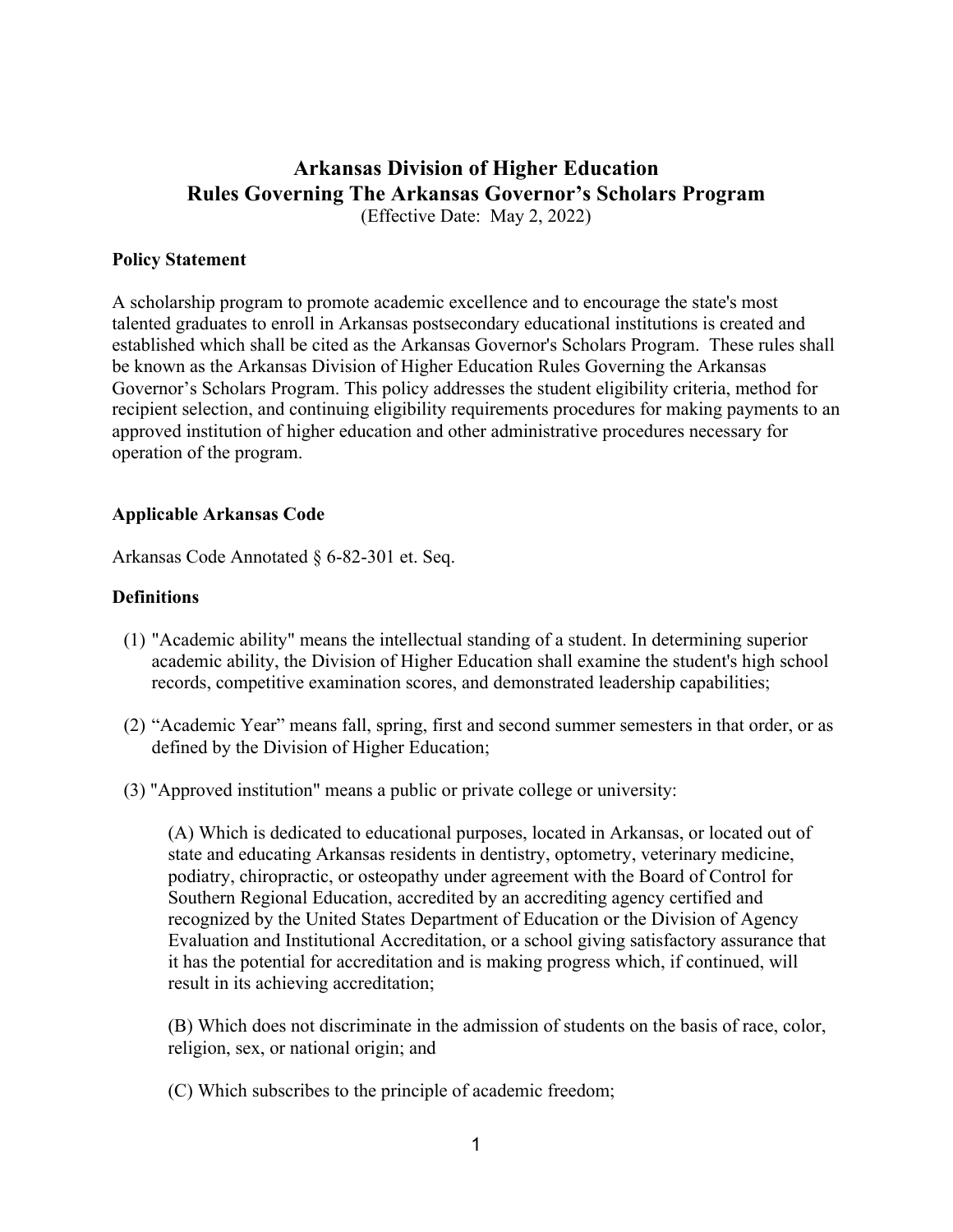- (4) "Arkansas resident" means a natural person who provides evidence deemed sufficient by the Division of Higher Education. Such evidence includes but is not limited to a valid Arkansas voter's registration card; valid Arkansas motor vehicle driver's license; Arkansas residence address used for federal or state tax purposes; or claims Arkansas as a residence to hold public office or for judicial actions;
- (5) "Competitive examination" means a standardized examination measuring achievement which is administered annually on a specified date and at a specified location and which is announced publicly;
- (6) "Division" means the Division of Higher Education;
- (7) "Eligible student" means a resident of the State of Arkansas as defined by the Division of Higher Education who:
	- (A) Is eligible for admission as a full-time student;
	- (B) Declares an intent to matriculate in an approved institution in Arkansas; and
	- (C) Graduates from:
		- (i) A high school in this state, for Arkansas Governor's Scholars; or
		- (ii) A high school, for Arkansas Governor's Distinguished Scholars;
- (8) (A) "Extraordinary academic ability" means:

(i) Achievement of a superscore of 32 or above on the American College Test (ACT) or a score of 1410 or above on the Scholastic Aptitude Test (SAT); and

(ii) (a) Achievement of a high school grade point average of 3.5 or above on a 4.0 scale; or

 (b) Selection as a finalist in either the National Merit Scholarship competition, the National Hispanic Recognition Program, or the National Achievement Scholarship competition conducted by the National Merit Scholarship Corporation.

(B) The American College Test superscores and Scholastic Aptitude Test scores shall be earned by December 31 prior to the application deadline in order for the scores to be considered by the division for a scholarship award;

(9) "Full-time student" means a resident of Arkansas who is in attendance at an approved private or public institution and who is enrolled in at least twelve (12) credit hours the first semester and fifteen (15) hours thereafter, or other reasonable academic equivalent as defined by the division;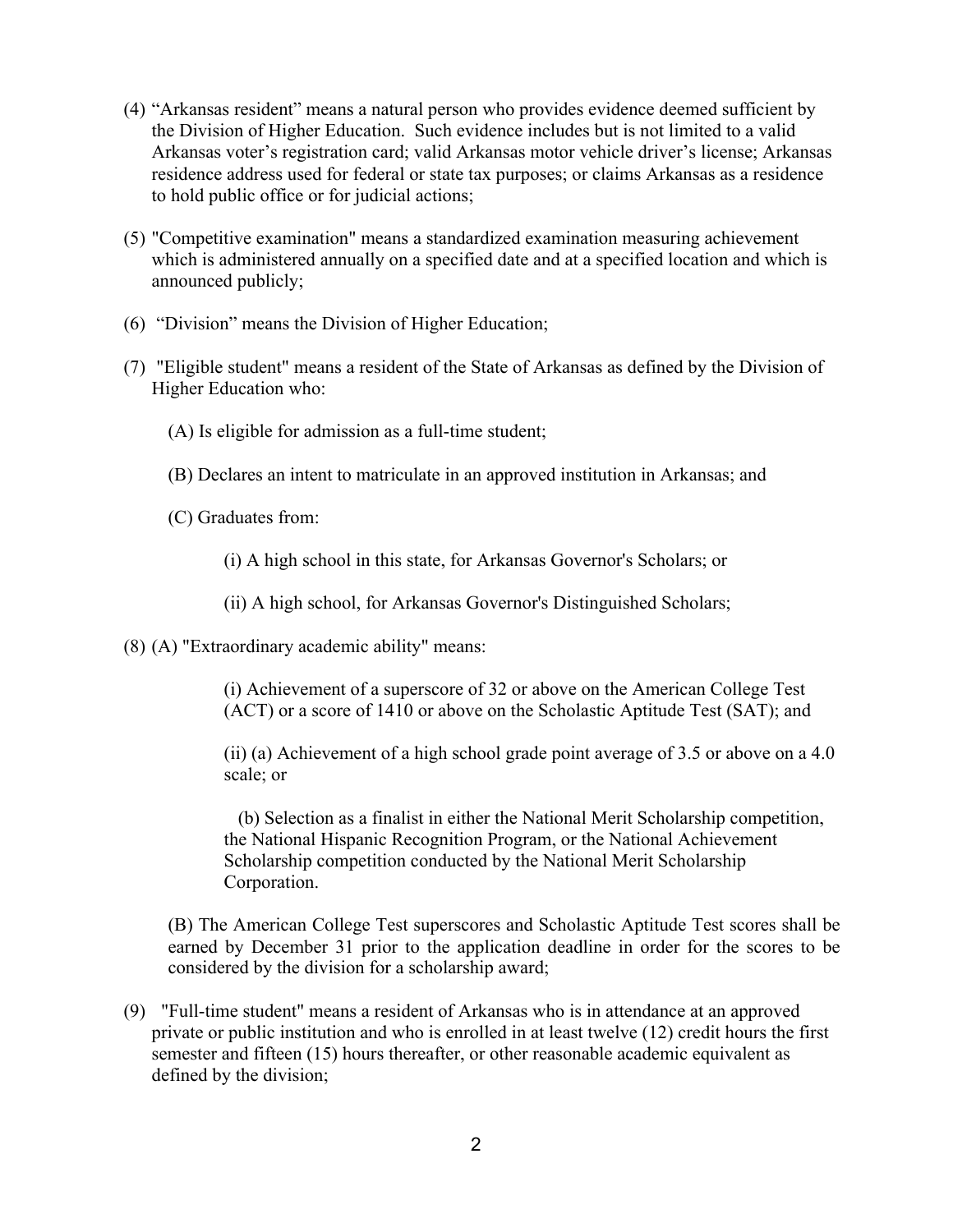- (10) "Part-time student" means a resident of Arkansas who is in attendance at an approved private or public institution and who is enrolled in less than fifteen (15) credit hours for their fourth academic year;
- (11) "Scholarship" means an award to an eligible student for matriculation in an approved institution in the State of Arkansas;
- (12) "Undergraduate student" means an individual who is enrolled in a postsecondary educational program, which leads to or is directly creditable toward the individual's first baccalaureate degree;
- (13) "U.S. Citizen" means the student must be either a United States citizen or a permanent resident alien. If the student is not a United States citizen, but a permanent resident alien, the student must attach a copy of the permanent resident alien form I 151, I 551, I 94, or G 641 to the application.

# **Procedures**

# **Organization and Structure**

The Arkansas Division of Higher Education shall administer the Governor's Scholars Program within the policies set by the Arkansas Higher Education Coordinating Board. All formal communications shall be addressed to or signed by the Director of the Arkansas Division of Higher Education or his/her designee. The Governor's Scholars Advisory Council shall provide advice to the Division of Higher Education regarding the administration of the program.

Governor's Scholars Program Advisory Council

- A. The Governor's Scholars Program Advisory Council shall consist of ten members appointed by the Arkansas Higher Education Coordinating Board for staggered two-year terms and shall represent the public and private sectors of postsecondary education and secondary schools.
- B. The Governor's Scholars Program Advisory Council shall advise the Arkansas Division of Higher Education in the determination of guidelines and regulations for the administration of this program.
- C. The Director of the Arkansas Division of Higher Education or his/her designee shall serve as presiding officer of the Governor's Scholars Program Advisory Council and shall ensure that staff services for the Council are provided.

The final responsibility for selecting scholarship recipients shall rest with the Director of the Arkansas Division of Higher Education pursuant to the provisions of Arkansas Code Annotated § 6-82-301 et. Seq.

When functioning under Arkansas Code Annotated § 6-82-301 et. Seq., the Arkansas Division of Higher Education shall follow the provisions of the Administrative Procedure Act.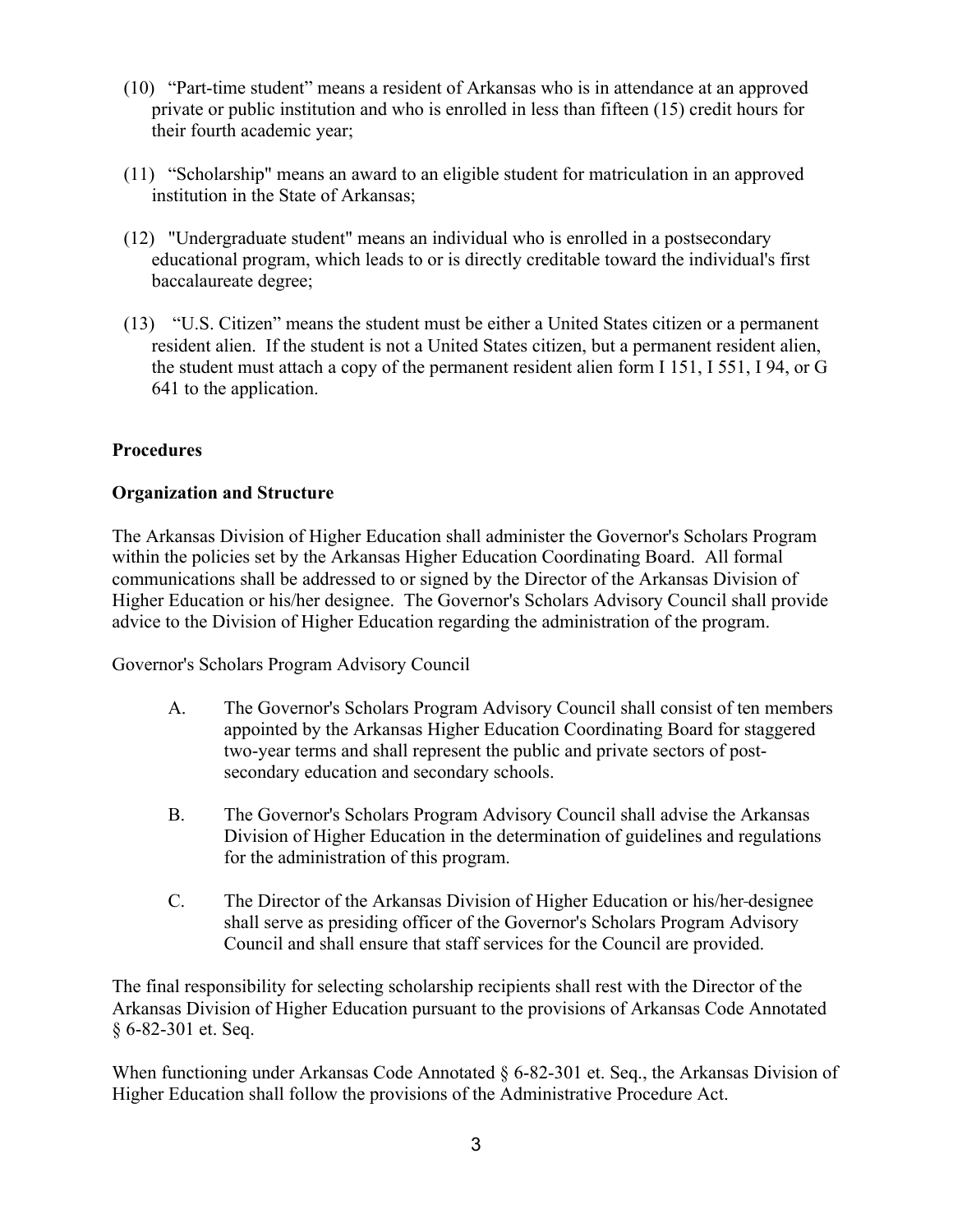### **Eligibility Criteria**

(a) The Arkansas Governor's Scholars Program scholarships are to be awarded to those students who demonstrate the highest capabilities for successful college study.

- (b) A student is eligible for this scholarship if he or she:
	- (1) Meets the admission requirements and is accepted for enrollment as a fulltime undergraduate student in an eligible public or private college or university in Arkansas;
	- (2) (A) Is a bona fide resident of the state, as defined by the Division of Higher Education, and is either:
		- a. A citizen of the United States or a permanent resident alien;
		- b. The holder, or the child of a holder, of a Federal Form I-766 United States Citizenship and Immigration Services-issued Employment Authorization Document, known popularly as a "work permit"; or
		- c. A person who is a migrant from the Compact of Free Association Islands
	- (3) Graduates from a high school;

(4) Completes and submits to the U.S. Department of Education a Free Application for Federal Student Aid (FAFSA) or a subsequent application required by the U.S. Department of Education for federal financial aid;

(5)(A) Satisfies the qualifications of superior academic ability as established by the Division of Higher Education with criteria consisting of value points for academic achievement and leadership, including without limitation:

(i) American College Test (ACT) or Scholastic Aptitude Test (SAT) score, National Merit Finalist, or National Achievement Finalist;

- (ii) High school grade point average;
- (iii) Rank in high school class; and
- (iv) Leadership in school, community, and employment.

(B) (i) The Division of Higher Education may alter the weight assigned to the individual criterion to more appropriately meet the needs of the state as determined by the Arkansas Higher Education Coordinating Board.

Value points assigned to each selection criterion are weighted as follows:

American College Test (ACT) or Scholastic Aptitude Test (SAT) score, National Merit Finalist,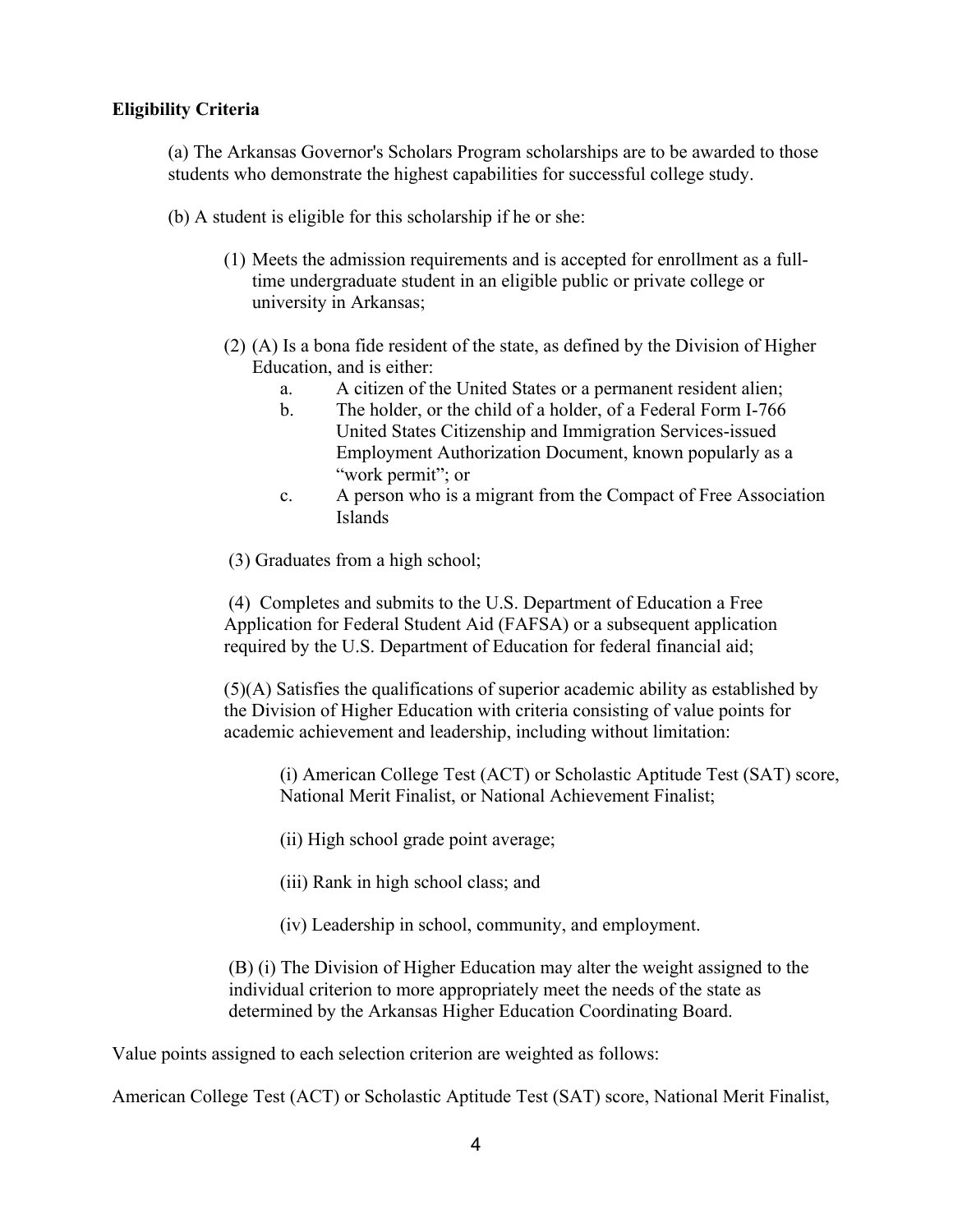(ii) The Division of Higher Education shall ensure that the weight assigned to each individual criterion under this subdivision  $(b)(5)(B)$  does not place a homeschooled, public school, or private school student at a disadvantage.

(iii) (a) After determining qualified recipients based on the qualifications under subdivision  $(b)(5)(A)$  of this section, the Division of Higher Education shall ensure that at least one (1) recipient is selected from each of the seventy-five (75) counties in Arkansas.

(b) If any of the seventy-five (75) counties is not represented, the Division of Higher Education shall select a student from each nonrepresented county with the highest qualifications under subdivision  $(b)(5)(A)$  of this section who was not initially qualified.

(c) The scholarship shall be weighed on the factors of achievement, ability, and demonstrated leadership capabilities.

(d) Students who are selected as Arkansas Governor's Scholars who also exhibit extraordinary academic ability as defined in the definitions section of this rule shall be designated as Arkansas Governor's Distinguished Scholars.

(e) Preference will be given to students who plan to enter college at the beginning of the academic year directly following their last year of high school attendance.

### **Continued Eligibility**

- (a) An Arkansas Governor's Scholarship or Arkansas Governor's Distinguished Scholarship may be awarded annually for a period not to exceed an academic year.
- (b)(1) A scholarship shall correspond to academic terms, semesters, quarters, or equivalent time periods at the eligible institutions.
	- (2) In no instance may the entire amount of the grant for an educational year be paid to or on behalf of students in advance.
- (c) Provided sufficient funds are available, a scholarship shall be awarded for one (1) academic year and renewed annually for three (3) additional academic years if the following conditions for renewal are met:
	- (1) The student maintains not less than a 3.0 grade point average on a 4.0 scholastic grading scale;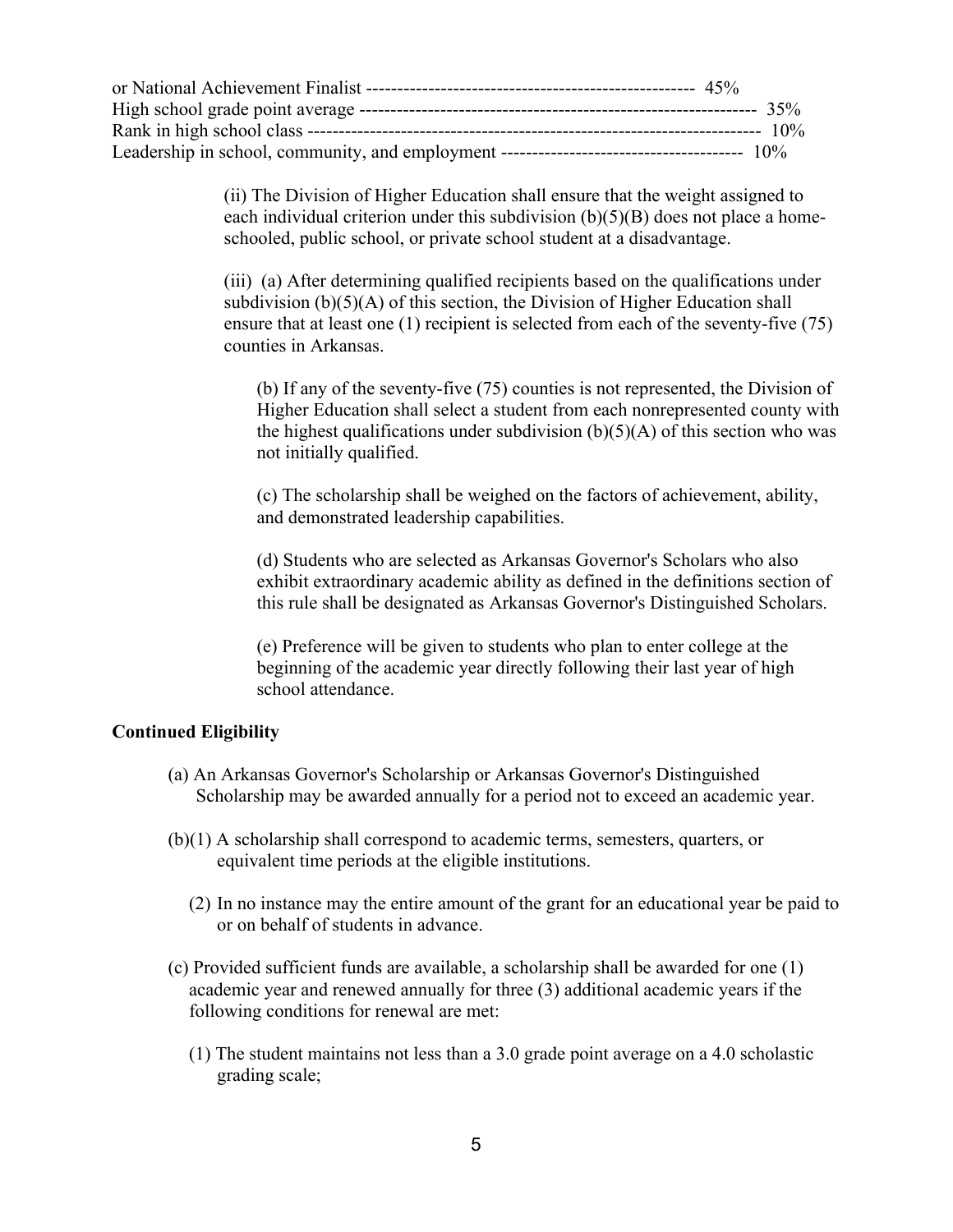- (2) A student receiving a scholarship under the Scholarship Amounts subsection (a) maintains not less than a 3.25 grade point average on a 4.0 scholastic grading scale;
- (3) The recipient has successfully completed a total of at least twenty-seven (27) hours during the first full academic year and, if applicable, a total of at least thirty (30) hours per academic year thereafter; and
- (4) The recipient has met any other continuing eligibility criteria established by the Division of Higher Education.
- (5) If a student who has continuously been a recipient of the scholarship for at least three (3) consecutive years is enrolled as a part-time student in the student's fourth academic year, the student shall be eligible to continue to receive the scholarship if the student has completed, by his or her fourth academic year, or is enrolled in, for his or her fourth academic year, the requisite number of credit hours to complete the student's degree program.

# **Application**

Students must submit an on-line application, available at the ADHE website http://scholarships.adhe.edu/.

The application deadline shall be established by the Division of Higher Education of the calendar year in which a student graduates from high school. At its discretion, the Division of Higher Education may extend the deadline, provided sufficient notice is provided to the public. The applicant is responsible for submitting the application and all supporting documentation in a timely manner.

### **Number of Scholarships**

- (a) If sufficient funds are available, effective for students receiving their initial awards beginning in fall 2007, the number of initial scholarship awards to eligible high achievers shall not exceed three hundred seventy-five (375) each year.
- (b) If there are more eligible applicants than available scholarships, the division may determine a procedure for awarding additional scholarships while not exceeding available funds.

### **Use of Scholarship**

- (a) No student may utilize scholarship funds for educational purposes beyond the baccalaureate degree.
- (b) There shall be an exception to the requirement of subsection (a) of this section for any student who receives a baccalaureate degree in three (3) years or less. The student may receive an award of the scholarship for a fourth academic year to be used as a fulltime student enrolled in a postgraduate program at an approved institution.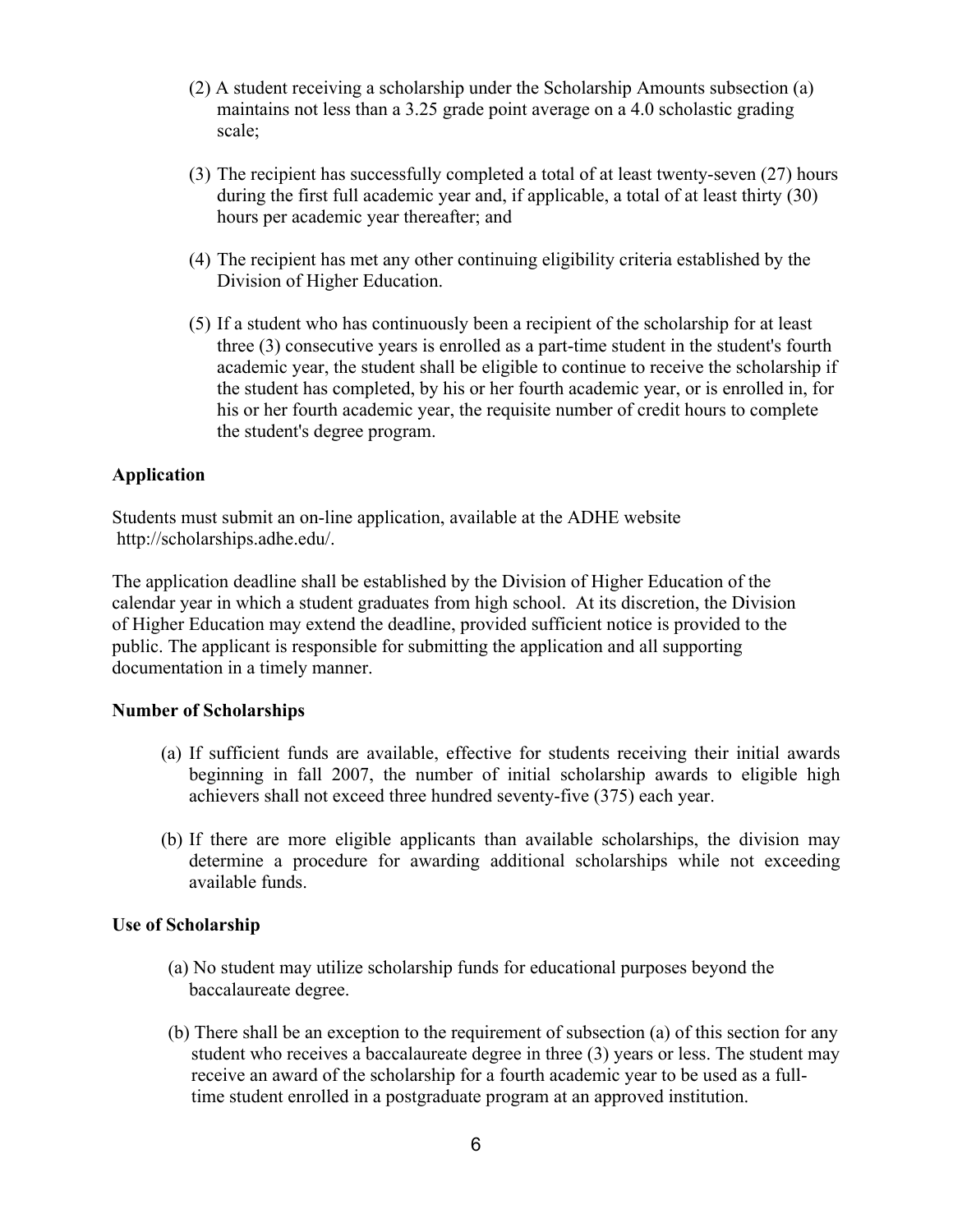### **Scholarship Amounts**

- (a) An Arkansas Governor's Scholarship or Arkansas Governor's Distinguished Scholarship awarded to a new recipient who enrolls in an approved institution as a first-time entering freshman shall be in an amount that equals the lesser of:
	- (1) Ten thousand dollars (\$10,000); or

(2) Tuition, room and board, and mandatory fees charged for a regular full-time course load by the approved institution in which the recipient is enrolled.

- (b) A student selected as a recipient under the "Eligibility Criteria" subsection  $(b)(6)(B)(iii)(b)$  who enrolls in an approved institution as a first-time entering freshman after July 1, 2017, shall be awarded in an amount that equals the lesser of:
	- (1) Five thousand dollars (\$5,000); or
	- (2) Tuition, room and board, and mandatory fees charged for a regular full-time course load by the approved institution in which the recipient is enrolled.
- (c) The scholarship amount for each semester in which a student who is the recipient of a scholarship is enrolled as a part-time student during their fourth academic year shall be prorated by the number of credit hours in which the student is enrolled.

### **Notification of Application and Award Status**

- (a) An Arkansas Governor's Scholarship or Arkansas Governor's Distinguished Scholarship shall receive an award notice and information sheet explaining disbursement procedures and conditions of the Arkansas Governor's Scholars Award.
- (b) The Arkansas Division of Higher Education shall notify applicants who are determined to be ineligible and provide the reason for ineligibility. They will also be given instructions on how to correct any information on the application they believe to be incorrect.
- (c) Applicants who fail to submit complete applications, or who fail to supply the required documentation to process the application, will be classified as Incomplete. The Arkansas Division of Higher Education shall notify these students of their status. The Incomplete Notice provides a list of the incomplete items and the actions necessary for completion.

### **Scholarship Payment Policies**

(a) Payment of Scholarships

Funds will be disbursed to the approved institution of the Governor's Scholars choice by state warrant. After verification of full-time enrollment, the institution shall disburse the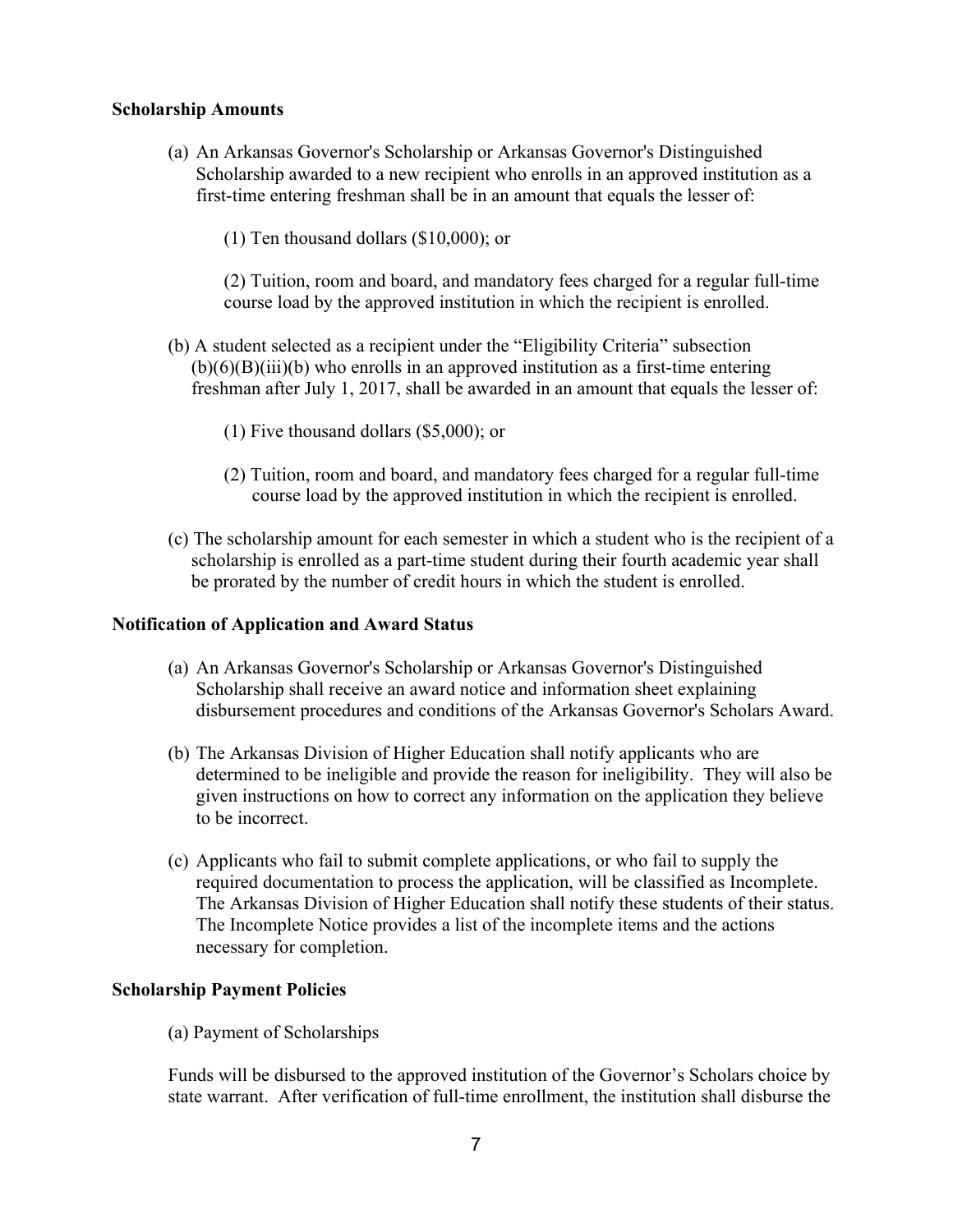Governor's Scholars Award to the student according to the individual institution's disbursement procedures. Disbursement of the Governor's Scholars award shall correspond with the institution's academic terms (semesters, trimesters, quarters, or equivalent time periods). In no instance may the entire amount of the award for an educational year be paid to or on behalf of the student in advance.

(b) Transfer to Another Institution of Higher Education

A student who receives a Governor's Scholars Award may transfer to another eligible Arkansas institution of higher education, provided the recipient notifies the Arkansas Division of Higher Education, in writing, of the change of institution by October 1 for the fall term, and by February 1 for the winter and/or spring terms. Failure to notify the Arkansas Division of Higher Education by the specified deadlines shall result in the loss of the Governor's Scholars award for the term in question.

(c) Scholarship Hold

The Division of Higher Education may approve a scholarship hold for a student for a period of twenty-four (24) months or less for the following reasons without limitation:

(1) A medical condition of the student or a member of the student's immediate family that, on the basis of a physician's good-faith judgment, necessitates that the student or the student's immediate family member be hospitalized or receive outpatient or home-based medical care or recuperate until released by the attending physician;

(2) A personal or family emergency that requires the student to:

(a) Attend the funeral of an immediate family member; or

(b) Visit a relative of the student if the relative has a medical condition in which death is possible or imminent;

(3) Military service under § 6-61-112; or

(4) (a) A commitment of twelve (12) to twenty-four (24) months for service in a national or international humanitarian project sponsored by a nonprofit corporation organized with a charitable or educational purpose.

(b) The student's commitment shall be expressed in a written agreement with the nonprofit organization, including the terms of completion for the student's service on the related project.

(c) The division shall release a scholarship hold if the division determines that the student did not complete the commitment under the written agreement.

The recipient must submit a written request for a scholarship hold. The petition shall give the reason for withdrawal and be supported by documentation. In the absence of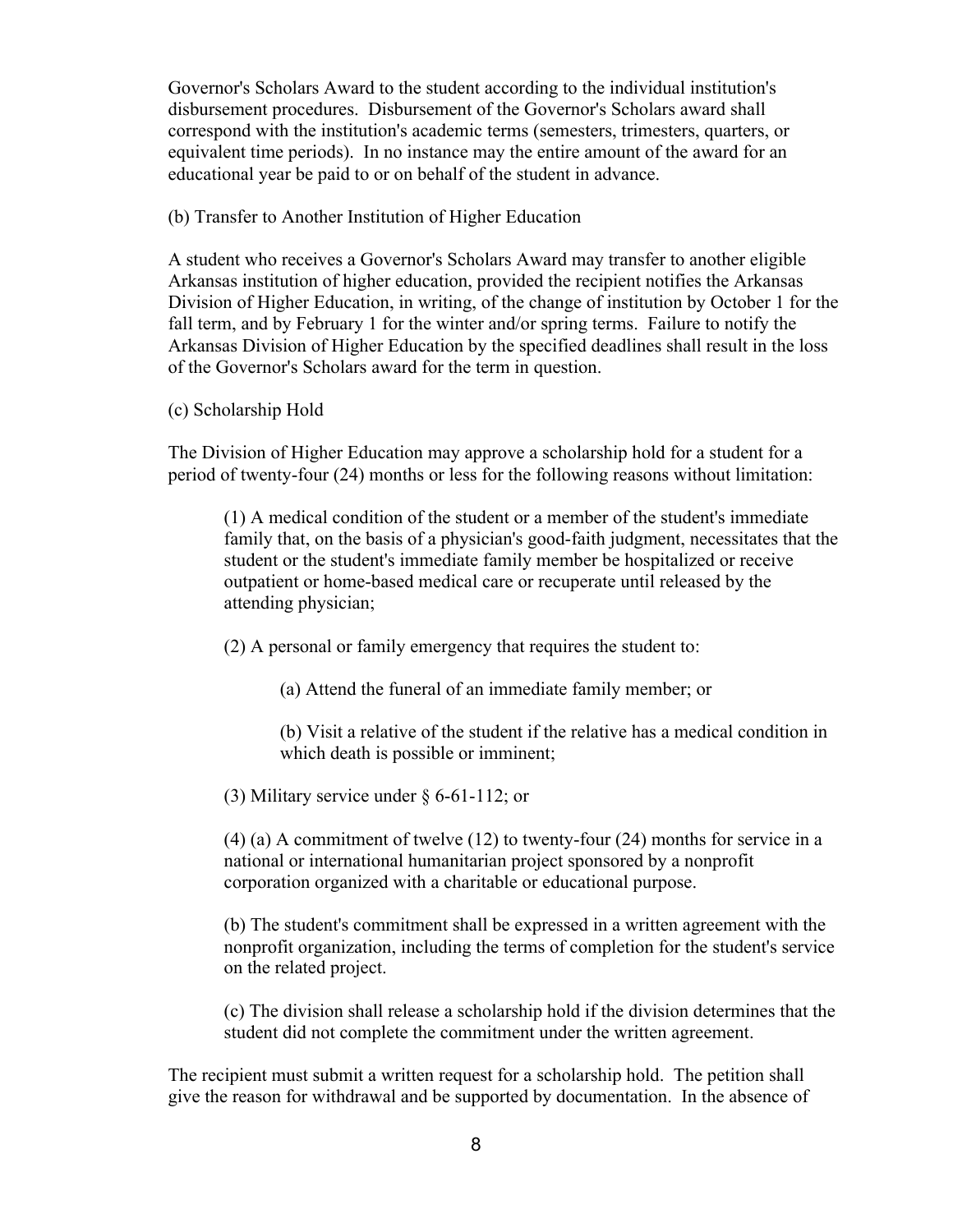extraordinary circumstances, the award will be revoked if the recipient fails to enroll fulltime in an eligible institution in Arkansas, and the Arkansas Division of Higher Education receives neither notification of transfer of the scholarship to another eligible institution, nor a petition for withdrawal by the recipient by October 1 for the fall term and February 1 for the winter and/or spring terms. At the discretion of the Division of Higher Education, the award will not be revoked if it is determined by ADHE that extraordinary circumstances prevented the student from notifying ADHE by the required dates.

(d) Cancellation of Governor's Distinguished Scholar Award

(1) The Governor's Scholars Award and the Governor's Distinguished Scholar Award shall be terminated for any one of the following reasons:

- (a) Failure to maintain a minimum 3.0 cumulative college grade point average (Governor's Scholars) or a minimum 3.25 cumulative college grade point average (Governor's Distinguished Scholars) on a 4.0 scale and successfully complete and pass a minimum of at least twenty-seven (27) credit hours the first academic year and thirty (30) hours each academic year thereafter;
- (b) Failure to complete a baccalaureate degree within five years from initial college entrance; or
- (c) Failure to petition the Arkansas Division of Higher Education for a temporary withdrawal for two consecutive academic terms; or
- (d) Failure to enroll as a full time student in an eligible Arkansas college or university after a two-year temporary withdrawal.

(2) Failure by the Governor's Scholar to provide written notification to the Arkansas Division of Higher Education of a change in status (such as a transfer to another eligible institution, change in address, change in name, etc.) before appropriate deadline dates shall result in cancellation of the Governor's Scholars award for the term in question.

(e) Refunds and Overpayments

If a Governor's Scholar withdraws from an eligible institution, and under the refund policy of that institution the student is entitled to a refund of any tuition, fees, or other changes, the institution shall pay the refund amount in question to the Arkansas Division of Higher Education.

Act 1180 of 1999 states that students who receive scholarships from public funds may not use those funds in a financial aid package to exceed the recognized cost of attendance at the institution where the student enrolls. The institution must follow ADHE policy in repaying public funds in the amount exceeding the total cost of attendance for any student who receives public funds in a financial aid package above the cost of attendance.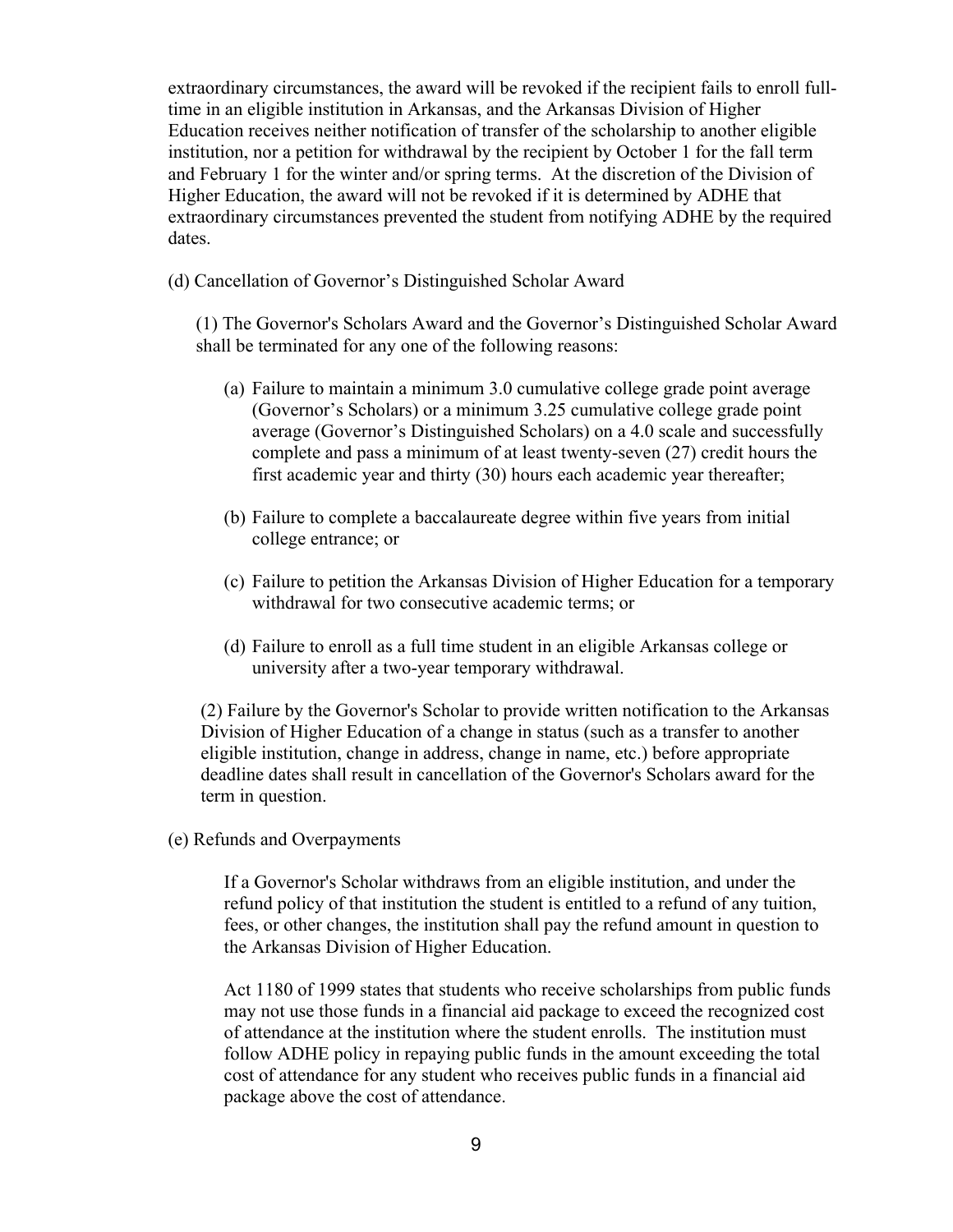### **Higher Education Institution Responsibilities**

(a) Administrative Agreement

The chief executive officer of the eligible institution is responsible for appointing one representative from the financial aid office to act as administrator of the Arkansas Governor's Scholars Program and to receive all communications, forms, etc. This representative is responsible for Governor's Scholars disbursement, completion of all forms and rosters, verification of data, and compliance with all Governor's Scholars Program rules and regulations. The institution must comply with the following responsibilities in order to maintain continued eligibility status.

(b) Disbursement Records

The institution shall maintain information on the student indicating disbursement of Governor's Scholars funds.

(c) Institutional Information Sheet

The administrator is responsible for designating a certifying official responsible for certifying full-time enrollment and a disbursing official responsible for the disbursement of Governor's Scholars Program funds.

(d) Institutional Verification

The institution shall provide certification to the Arkansas Division of Higher Education each semester after registration, giving the names of the Governor's Scholars who are officially enrolled as full-time students as of the end of the  $11<sup>th</sup>$ class day of enrollment. This information is reported on a verification roster. The person responsible for verification of full-time enrollment is the registrar or a member of the registrar's staff. The certifying official is responsible for completing the verification roster twice a year for those schools on the semester system and three times a year for those schools on the quarter system. The verification roster shall be mailed to the Financial Aid Administrator prior to registration for the semester or quarter. The completed and signed Governor's Scholars verification roster shall be returned to the Arkansas Division of Higher Education by the dates specified on the roster. The verification roster is an alphabetical listing by institution of all persons receiving a Governor's Scholars award for a given academic term. Students who are not enrolled full-time in the current term shall not receive Governor's Scholars funds for that term.

(e) Deadlines for Disbursement of Funds

All funds must be disbursed within ten days of written receipt of funds. Any outstanding funds not disbursed by these dates must be returned within ten days to the Arkansas Division of Higher Education.